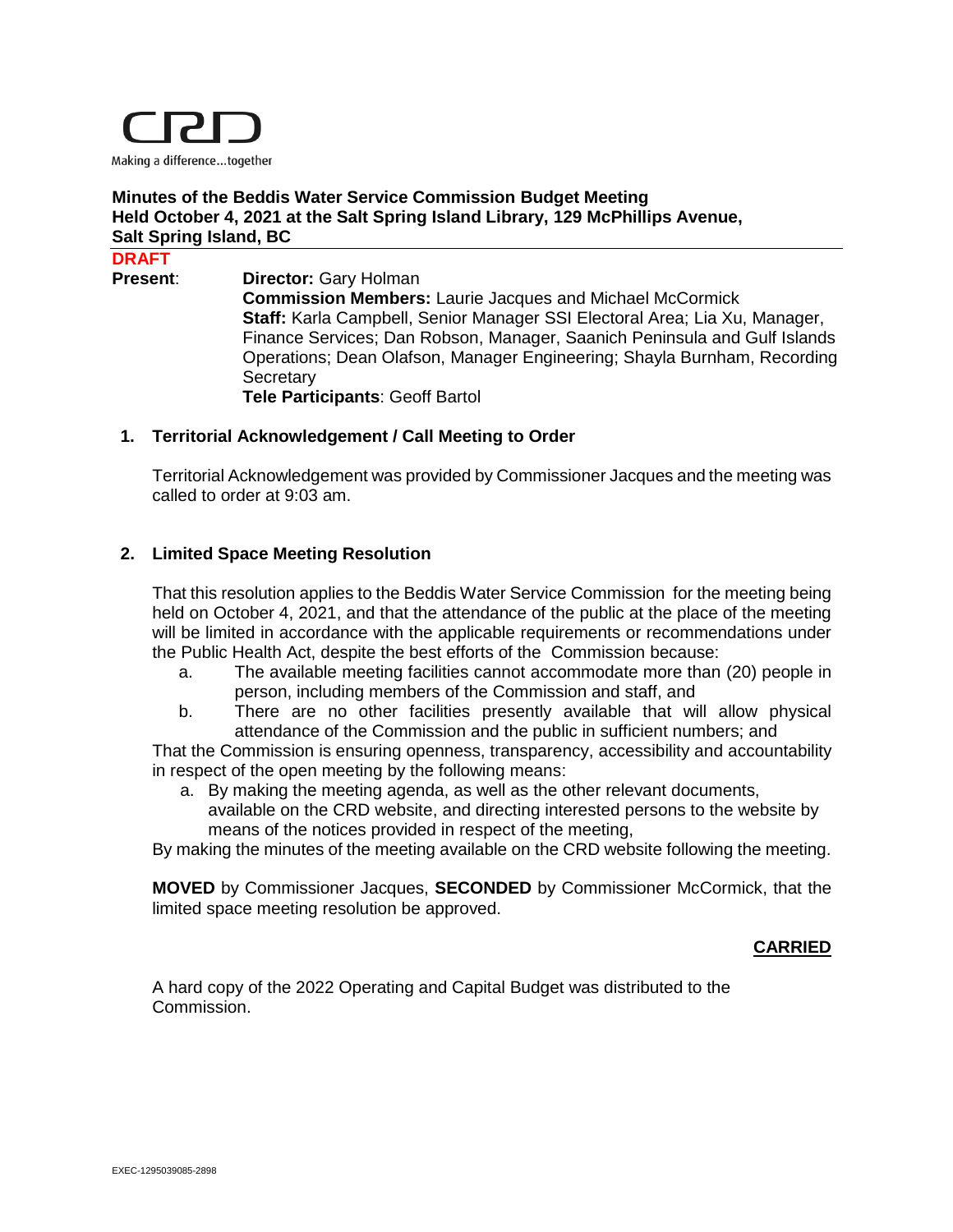#### **3. Approval of Agenda**

**MOVED** by Commissioner McCormick, **SECONDED** by Commissioner Jacques, that the Beddis Water Service Commission agenda of October 4, 2021 be approved as amended by adding item 6.2 Distribution and Timing of Agenda and Minutes, item 6.3 Improved Methods of Advertising, item 6.4 Backup Generator 6.5 Allotment Tank Decommissioning Options and, item 6.6 Accountability and Spending.

#### **CARRIED**

#### **4. Adoption of the Minutes of December 3, 2020**

**MOVED** by Commissioner Jacques, **SECONDED** by Commissioner McCormick, that the Beddis Water Service Commission meeting minutes of December 3, 2020 be approved.

### **CARRIED**

Commissioner Bartol joined the meeting via telephone at 9:05 am.

#### **5. Chair and Director Reports**

**Director Holman** briefly reported:

• Provisional Budget approval October 27, 2021 and Final Budget approval in March 2022.

### **6. New Business**

### **6.1 2022 Operating and Capital Budget**

- Refer to item 6.5 Lautman Tank Decommissioning Options for discussion captured.
- Fees and charges are adopted by the CRD Board in November 2021.
- Existing debt will be retired in 2023.
- New debt projected for 2024 which staff will seek community consent to borrow funds.
- Staff to forward design of the new intake screen at Beddis to the Commission.
- Refer to item 6.4 Backup Generator for discussion captured.
- Cost savings and possible future on-island sludge disposal options discussed.
- Commissioner McCormick to forward Bowen Island Disposal Study Report to staff.

**MOVED** by Commissioner Jacques, **SECONDED** by Commissioner McCormick, that the Beddis Water Service Commission reduce the 2022 transfer to capital reserve by \$2,500 and balance on the user charge.

### **CARRIED**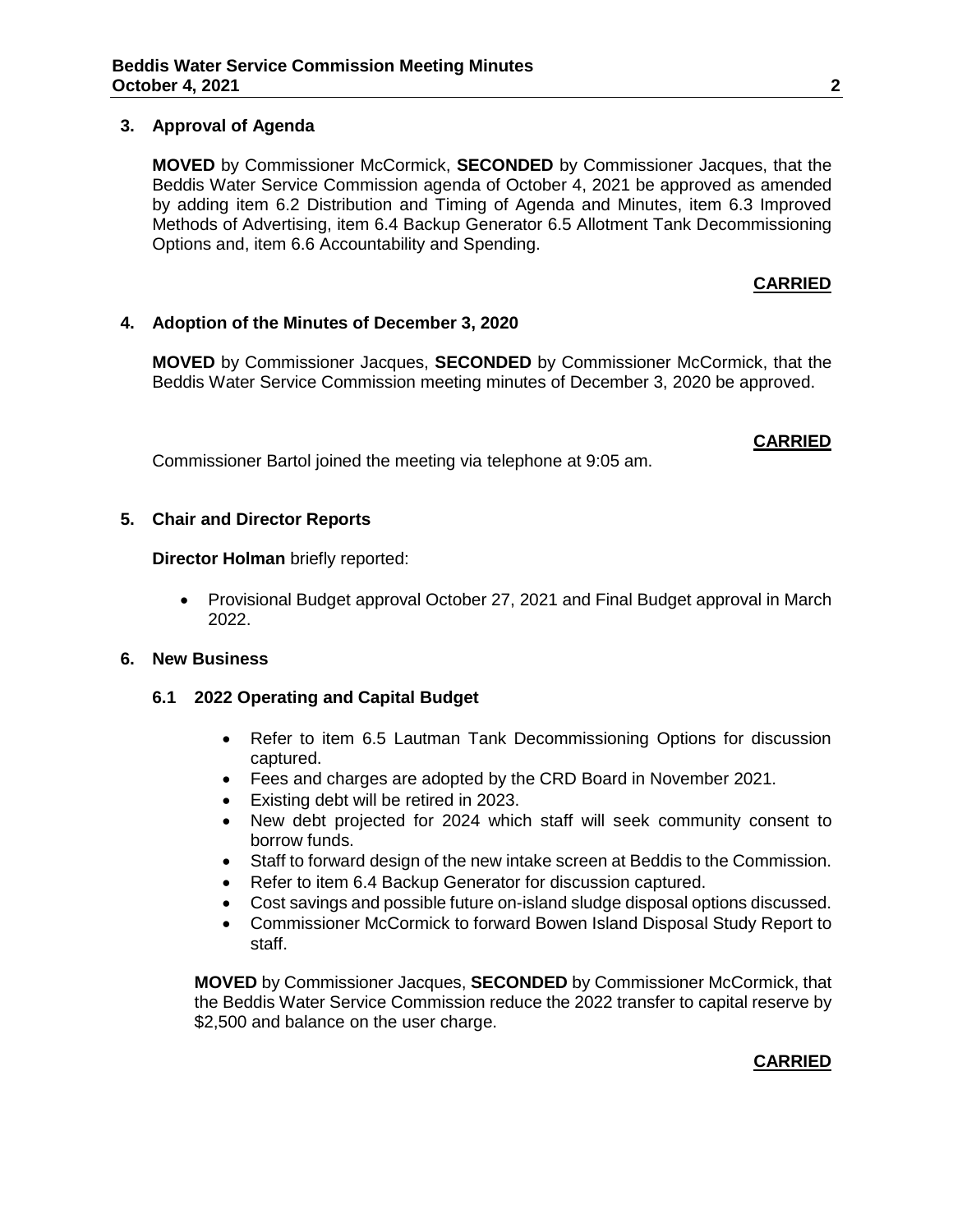**MOVED** by Commissioner Jacques, **SECONDED** by Commissioner McCormick, that the Beddis Water Service Commission approve the 2022 operating and capital budget as amended, and that the 2021 actual operating deficit or surplus be balanced on the 2021 capital reserve fund transfer.

#### **CARRIED**

**MOVED** by Commissioner Jacques, **SECONDED** by Commissioner McCormick, that the Beddis Water Service Commission recommend that the Electoral Area Services Committee recommend that the CRD Board approve the 2022 Operating and Capital Budget and the five year Financial Plan for the Beddis Water Service as amended.

### **CARRIED**

Commissioner Bartol left the meeting via telephone at 11:27 p.m.

#### **6.2 Distribution and Timing of Agenda and Minutes**

 Staffing capacity, bylaw requirements and report timeline updates provided to commission.

#### **6.3 Improved Methods of Advertising**

- Staff directed the commission to subscribe to the CRD website for automatic updates related to the Beddis Water Service Commission.
- Commission directed staff to contact Corporate Communications, to request subscription instructions for automatic service updates be added to the Beddis Water Service bills, for the convenience of its service members.

### **6.4 Backup Generator**

- Beddis waterlines and water reductions noted as a risk for firefighting services.
- Climate change poses an impact to services.
- The possibility of a portable generator between both facilities was discussed with staff confirming that the generator needed for the main facility would differ as it provides power to both the main pump station and the treatment plant.

### **6.5 Lautman Tank Decommissioning Options**

- 2022 project scheduled to dismantle and remove Lautman Reservior.
- Old tank decommissioned as a result of the new tank being installed.
- Staff to report back to the Commission regarding what determined the tanks end of service and the possibility of resale or future service options.

### **6.6 Accountability and Spending**

 Commissioners encouraged to contact staff when seeking more detailed information.